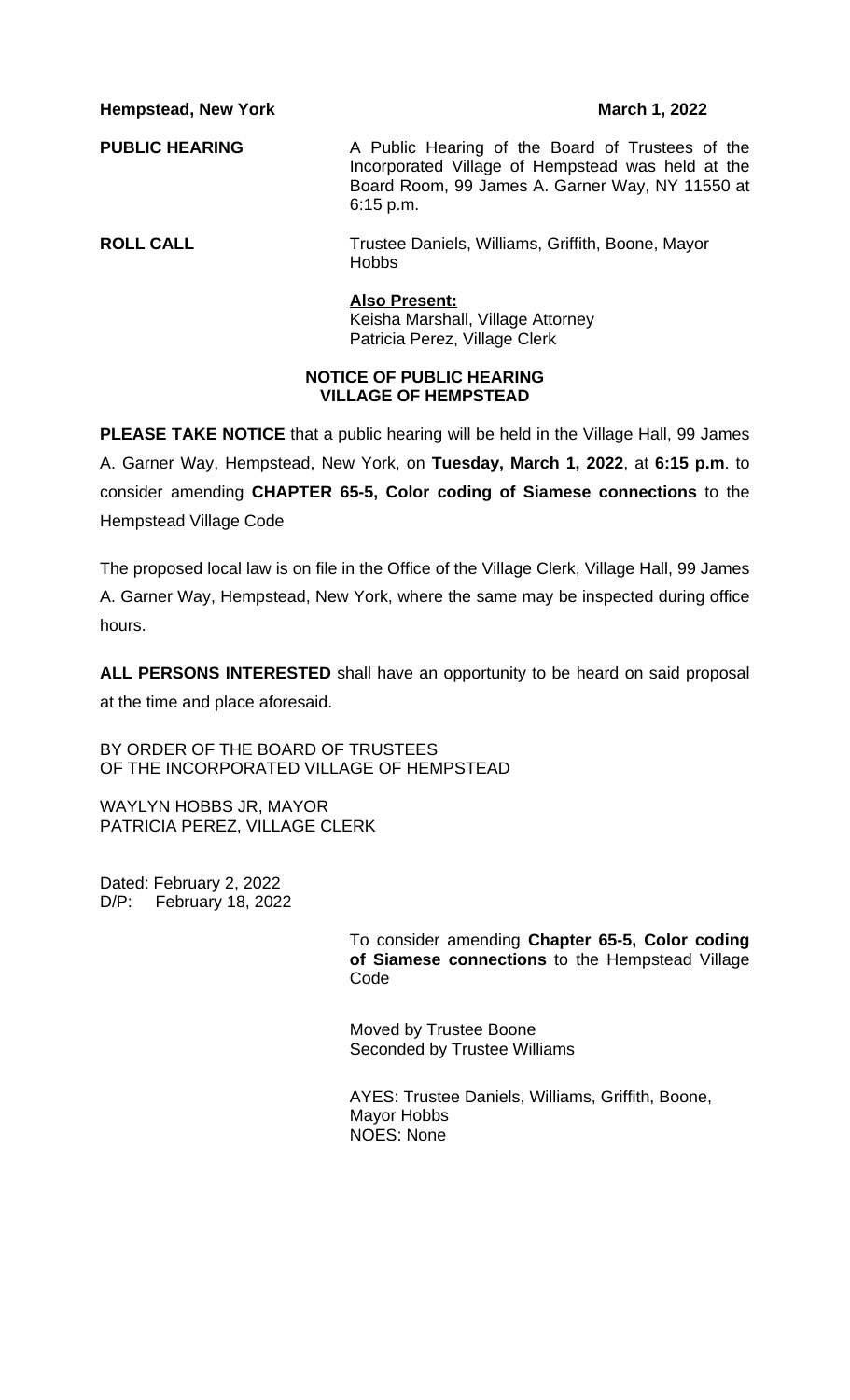## **Hempstead, New York March 1, 2022**

**REGULAR MEETING** A Regular Meeting of the Board of Trustees of the Incorporated Village of Hempstead was held at the Board Room, 99 James A. Garner Way, NY 11550 at 6:30 p.m.

**ROLL CALL** Trustee Daniels, Williams, Griffith, Boone, Mayor **Hobbs** 

### **Also Present:**

Keisha Marshall, Village Attorney Patricia Perez, Village Clerk

Presentation of activities report by the public bodies of the Incorporated Village of Hempstead:

Recreation and Parks Commission – Chairperson Vanessa Henry

Human Relations – Juanita Hargwood, Director

Personal Service Wireless Facilities Board – Zoning Officer Deloris Mc Queen

Hempstead Library Board – Irene Duszkiewicz, Library Director

Traffic Safety Board – Lt. Kirichenko / Chairperson Mary Burns

Board of Zoning Appeals – Chairman Danny Leo

Planning Board – Chairperson Kennetha Pettus (Meeting until 02/28/22)

Hempstead Housing Authority – Chairman Shereen Goodson

Community Development Agency – Commissioner Danielle Oglesby

Electrical Board – Ronald Magarie

Plumbing Board – Chairperson Kelly Magee

Historian - Reine Bethany

Hempstead Chamber of Commerce – Belinda Watkins

**ACCEPTANCE OF MINUTES** Clerks offers the following resolution for adoption:

Moved by Trustee Daniels that the reading of the minutes of the **Regular meeting** of **February 15, 2022** be dispensed with and that they be accepted as reviewed.

Seconded by Trustee Boone

AYES: Trustee Daniels, Williams, Griffith, Boone, Mayor Hobbs NOES: None

**AND PERMIT APPLICATIONS** Business licenses as reviewed

**APPROVAL OF** Clerk wishes to report that Mayor Hobbs & Deputy **MISCELLANEOUS LICENSE** Mayor Daniels have approved miscellaneous

**GENERAL BUSINESS: New:** Hondureña Inc. dba Blue Moon Café (Business & Cabaret) Jenny Martinez-Meza 107 North Franklin Street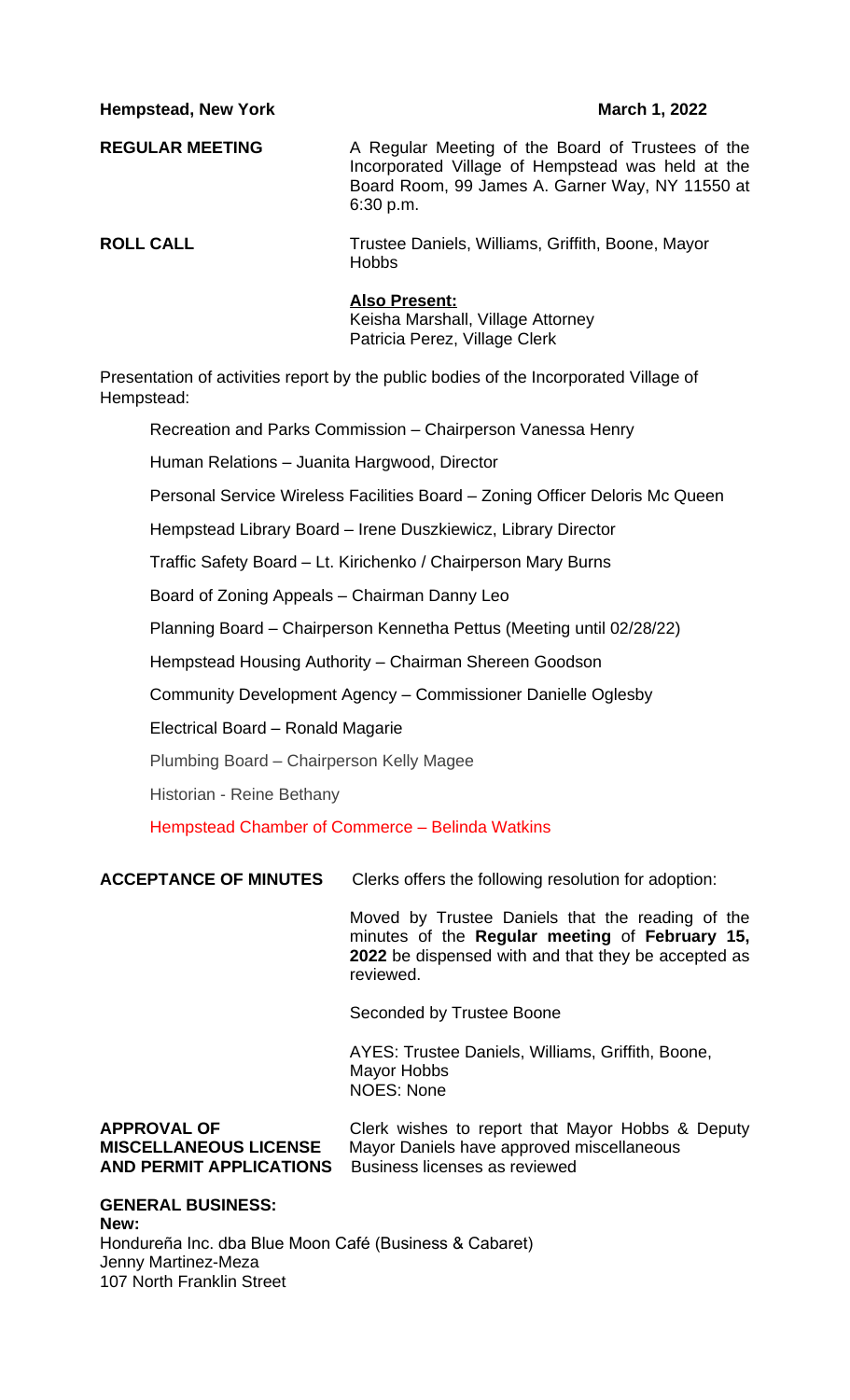## **Renewals:**

Clinton Deli II Inc. Jose Ricardo Diaz 159 Baldwin Road

Mars Brokerage of LI Inc. Vicki Gerofsky 243 Fulton Ave Ste.200

AML-LINY INC. dba Stella's Cafe Abner Lones Rivera 216 Fulton Ave

D&R Sneakers Inc. dba Street Gear Richard Leggio 245 Fulton Ave

Hempstead Stucco Supply Martin Valdes 525 Peninsula Blvd

Asombro Mental Hogar Feliz Gildardo Garzon 41 Main Street

## **Landscaping:**

Jose H. Argueta Landscaping Jose H. Argueta 11 Harrison Ave Hempstead 11550

Arturo Landscaping Arturo S. Velasquez 46 Allers Blvd Roosevelt 11575

Terra Verde Landscape Rafael Garcia 22 Pearsall Ave Freeport 11520

Brother Landscaping & Design Inc. Juan B. Rodriguez 302 Newport Rd Uniondale 11553

M. Aguilar Landscaping Moris A. Guerra 499 Hawthorne Ave Uniondale 11553

H. A. O. Herbeth Osegueda 16-42 Jasmine Ave New Hyde Park 11040

Quintanilla Landscaping Inc. Jose D. Quintanilla 42 Attorney Street Hempstead 11550

Frank Landscaping Francisco Estupinian 100 Westbury Blvd Hempstead 11550

LFG Landscape Luis Guerra 67 Alabama Ave Hempstead 11550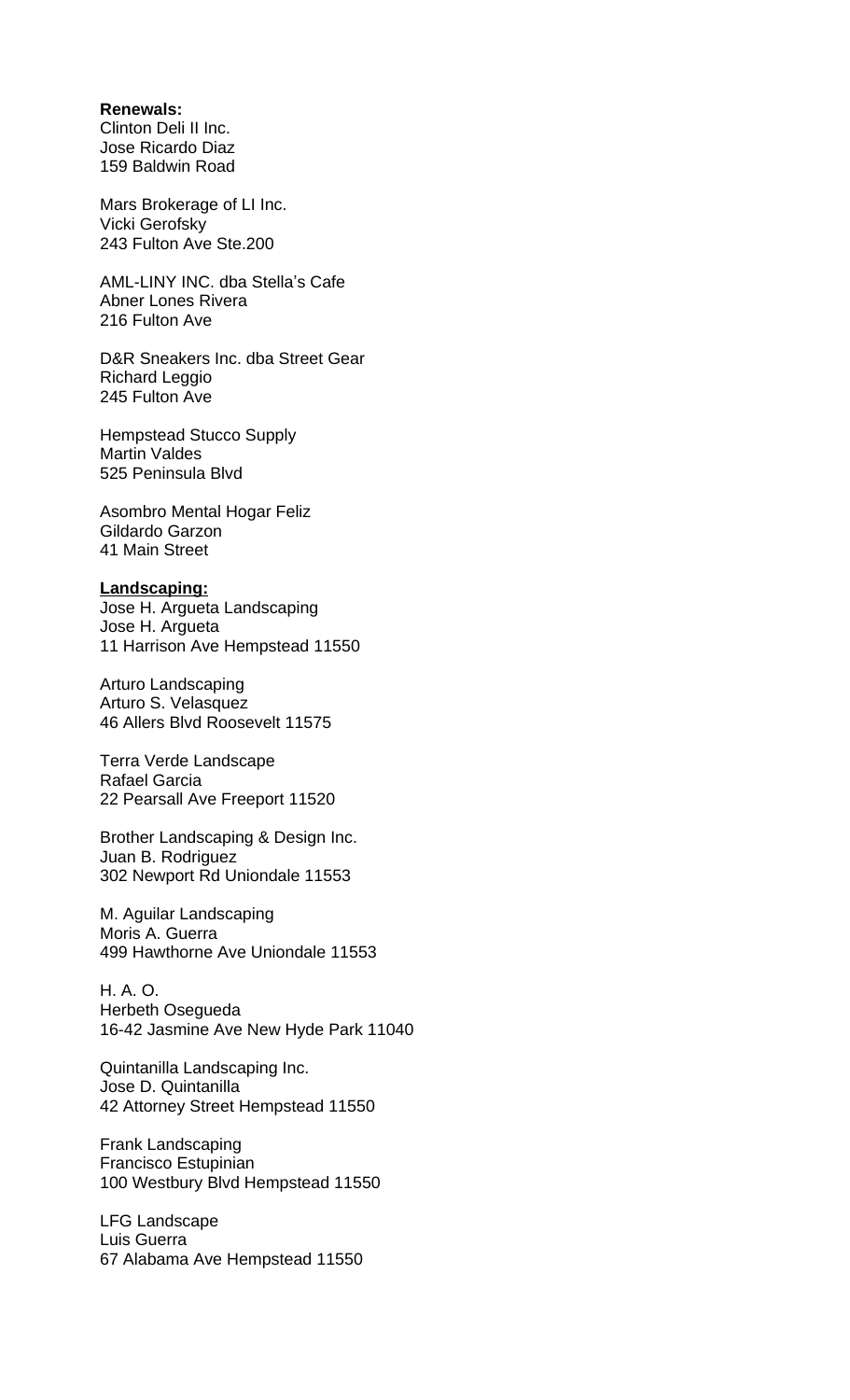Mancia Bros Landscaping Juan P. Mancia 557 Paff Ave Uniondale 11553

**Hack license for approval** Adam Murillo 41 Hoffman Rd.

New Hyde Park, NY 11040

# **JUSTICE COURT (Monthly Report submitted by Village Justice Brianna A. Vaughan)**

Report of the Village Justice for the month of **January 2022**

| Total number of cases before the court | 2,976 |
|----------------------------------------|-------|
|                                        |       |

Total monies remitted to Village Comptroller **\$308,182.00** 

(Copy of this report is on file in the Village Clerk's Office and may be viewed by the public during office hours.)

**NEVERTITY SALIB** Clerks offers the following resolution for adoption

**WHEREAS,** litigation was instituted against the Incorporated Village of Hempstead in the Supreme Court, County of Nassau, State of New York, under Consolidated Index No. 402335/2019, in case entitled "In the Matter of Nevertity Salib, Petitioner, against The Board of Assessors and the Board of Assessment Review of the Village of Hempstead, Respondents," to resolve the issue of the true assessment, retroactively for the 2015/16 tax year, for real property tax purposes, for the premises described as Section 34, Block 358, Lot(s) 156, known as 66 South Franklin Street, Hempstead, New York 11550; and

**WHEREAS,** by proposed Stipulation of Settlement, subject to the approval of this Board, the Village has agreed to refund Nevertity Salib, owner of 66 South Franklin Street, a total of \$1,500.00, to resolve the issue of the true tax assessment for the 2015/16 tax year, payable in one lump sum within 60 days after receipt by the Village of the Judgment or Order implementing the stipulation, proof of payment by petitioner or taxpayer's affidavit in the usual form, and claim form;

**NOW, THEREFORE, BE IT RESOLVED,** by the Board of Trustees of the Incorporated Village of Hempstead, that the Village has agreed to refund Nevertity Salib, owner of 66 South Franklin Street, a total of \$1,500.00, to resolve the issue of the true tax assessment for the 2015/16 tax year, payable in one lump sum of \$1,500.00 within 60 days after receipt by the Village of the Judgment or Order implementing the stipulation, proof of payment by petitioner or taxpayer's affidavit in the usual form, and claim form; and

**BE IT FURTHER RESOLVED,** that, upon payment of the total refund, the certiorari tax proceedings brought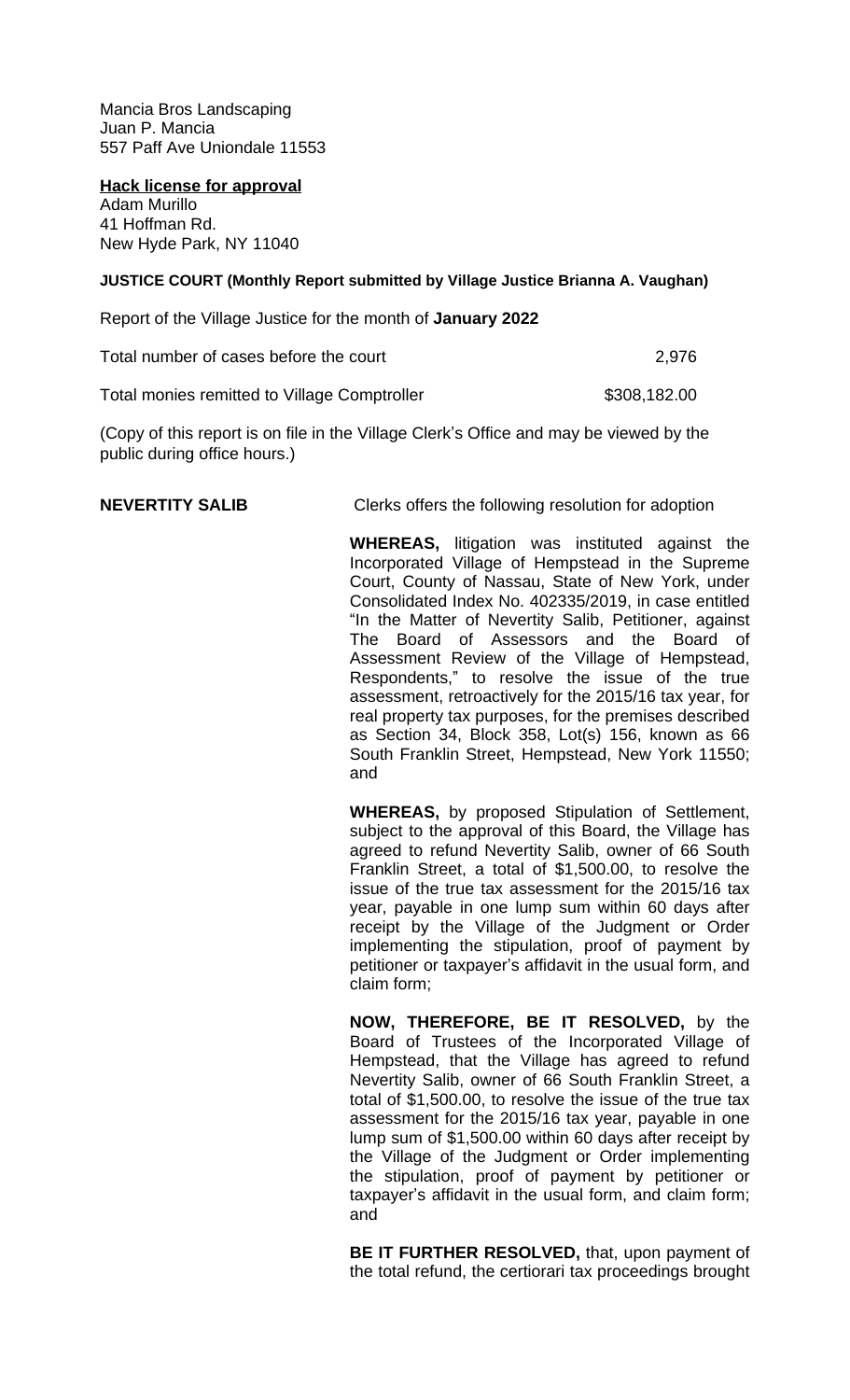on behalf of Nevertity Salib, owner of the property known as 66 South Franklin Street, Hempstead, New York 11550, for the tax year 2015/16, shall be discontinued with prejudice and that no costs or disbursements shall be awarded to either party; and

**BE IT FURTHER RESOLVED,** that refund interest is waived unless payment of the refund is delinquent; and

**BE IT FURTHER RESOLVED,** that the Office of the Village Attorney is authorized to execute a Stipulation of Settlement and any related documents consistent with this Resolution.

Moved by Trustee Boone Seconded by Trustee Williams

AYES: Trustee Daniels, Williams, Griffith, Boone, Mayor Hobbs NOES: None

# **ISLAND**

**VILLAGE OF CENTRE** Clerks offers the following resolution for adoption

**RESOLVED**, that upon the recommendation of **Keisha Marshall, Village Attorney** that the Board of Trustees hereby approves the contractual agreement with the Village of Centre Island, 303 Centre Island Rd., Oyster Bay, New York 11771 to utilize the Village of Hempstead Police Department Outdoor Firing Range commencing January 1, 2022 and expiring on December 31, 2023.

Moved by Trustee Boone Seconded by Trustee Griffith

AYES: Trustee Daniels, Williams, Griffith, Boone, Mayor Hobbs NOES: None

# **OF FINANCE**

**NEW YORK CITY DEPT.** Clerks offers the following resolution for adoption

**RESOLVED**, that upon the recommendation of **Keisha Marshall, Village Attorney** that the Board of Trustees hereby approves the contractual agreement with New York City Department of Finance, Office of the Sheriff and Division of Tax Enforcement, 30-10 Starr Ave., Long Island City, New York 11101 to utilize the Village of Hempstead Police Department Outdoor Firing Range commencing January 1, 2021 and expiring on December 31, 2023.

Moved by Trustee Boone Seconded by Trustee Griffith

AYES: Trustee Daniels, Williams, Griffith, Boone, Mayor Hobbs NOES: None

**GOLDBERG SEGALLA LLP** Clerks offers the following resolution for adoption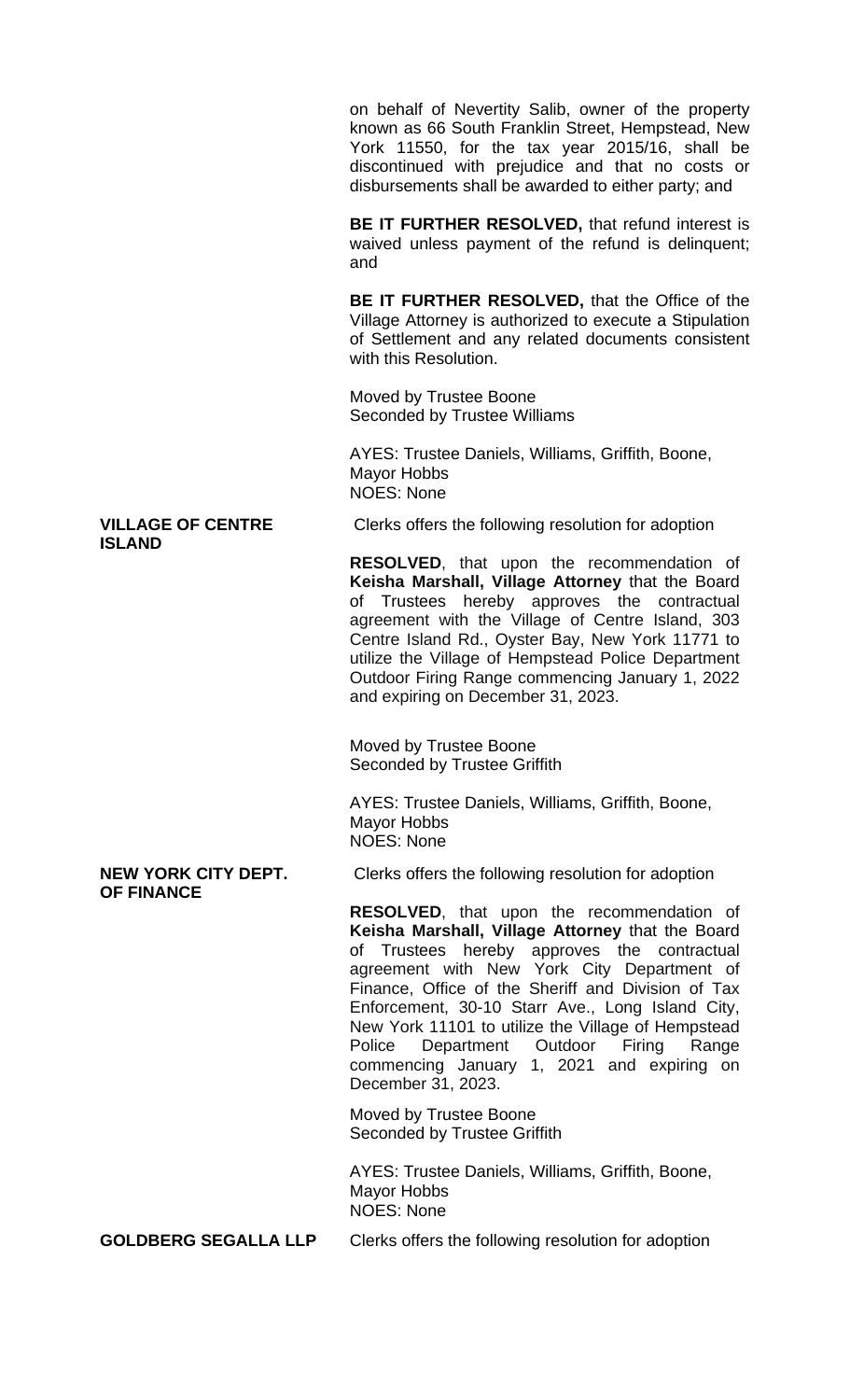|                           | <b>RESOLVED,</b> that upon the recommendation of<br>Keisha Marshall, Village Attorney that the Board<br>of Trustees hereby approves the contractual<br>agreement with Goldberg Segalla LLP, 2 State St.,<br>Suite 1200, Rochester, New York 14614 to<br>represent the Village of Hempstead regarding the<br>appeal of judgments entered against the Village by<br>Medicare relating to paid Workers' Compensation<br>benefits. |  |
|---------------------------|--------------------------------------------------------------------------------------------------------------------------------------------------------------------------------------------------------------------------------------------------------------------------------------------------------------------------------------------------------------------------------------------------------------------------------|--|
|                           | Moved by Trustee Boone<br><b>Seconded by Trustee Williams</b>                                                                                                                                                                                                                                                                                                                                                                  |  |
|                           | AYES: Trustee Daniels, Williams, Griffith, Boone,<br><b>Mayor Hobbs</b><br><b>NOES: None</b>                                                                                                                                                                                                                                                                                                                                   |  |
| <b>FERZAN COMPANY</b>     | Clerks offers the following resolution for adoption                                                                                                                                                                                                                                                                                                                                                                            |  |
|                           | <b>RESOLVED,</b> that upon the recommendation of<br>Keisha Marshall, Village Attorney that the Board<br>of Trustees hereby approves to enter into an<br>agreement with Ferzan Company, 2 Horatio St.,<br>New York, NY 10014 to provide consulting services<br>in the reconfiguration, expansion & renovation of 99<br>James A. Garner Way Building.                                                                            |  |
|                           | Moved by Trustee Boone<br><b>Seconded by Trustee Williams</b>                                                                                                                                                                                                                                                                                                                                                                  |  |
|                           | AYES: Trustee Daniels, Williams, Griffith, Boone,<br>Mayor Hobbs<br><b>NOES: None</b>                                                                                                                                                                                                                                                                                                                                          |  |
| <b>NICHOLAS SAMUEL</b>    | Clerks offers the following resolution for adoption                                                                                                                                                                                                                                                                                                                                                                            |  |
| delinquent water bill.    | <b>RESOLVED,</b> that upon the recommendation of<br>Keisha Marshall, Village Attorney, the Board of<br>Trustees authorizes Nicholas Samuel, 19 Elm Ave., to<br>enter into agreement allowing homeowner the<br>opportunity to make monthly installment payments on                                                                                                                                                              |  |
|                           | Moved by Trustee Boone<br>Seconded by Trustee Griffith                                                                                                                                                                                                                                                                                                                                                                         |  |
|                           | AYES: Trustee Daniels, Williams, Griffith, Boone,<br><b>Mayor Hobbs</b><br><b>NOES: None</b>                                                                                                                                                                                                                                                                                                                                   |  |
| <b>222 WESTBURY BLVD.</b> | Clerks offers the following resolution for adoption                                                                                                                                                                                                                                                                                                                                                                            |  |
|                           | <b>WHEREAS, the resident residing at 222 Westbury</b><br>Boulevard, Hempstead NY requests approval for a<br>circular driveway curb cut in front of her home; and                                                                                                                                                                                                                                                               |  |
|                           | <b>WHEREAS, the Village's engineering department</b><br>assessed the location and determines that the current                                                                                                                                                                                                                                                                                                                  |  |

driveway coupled with the heavy traffic on Westbury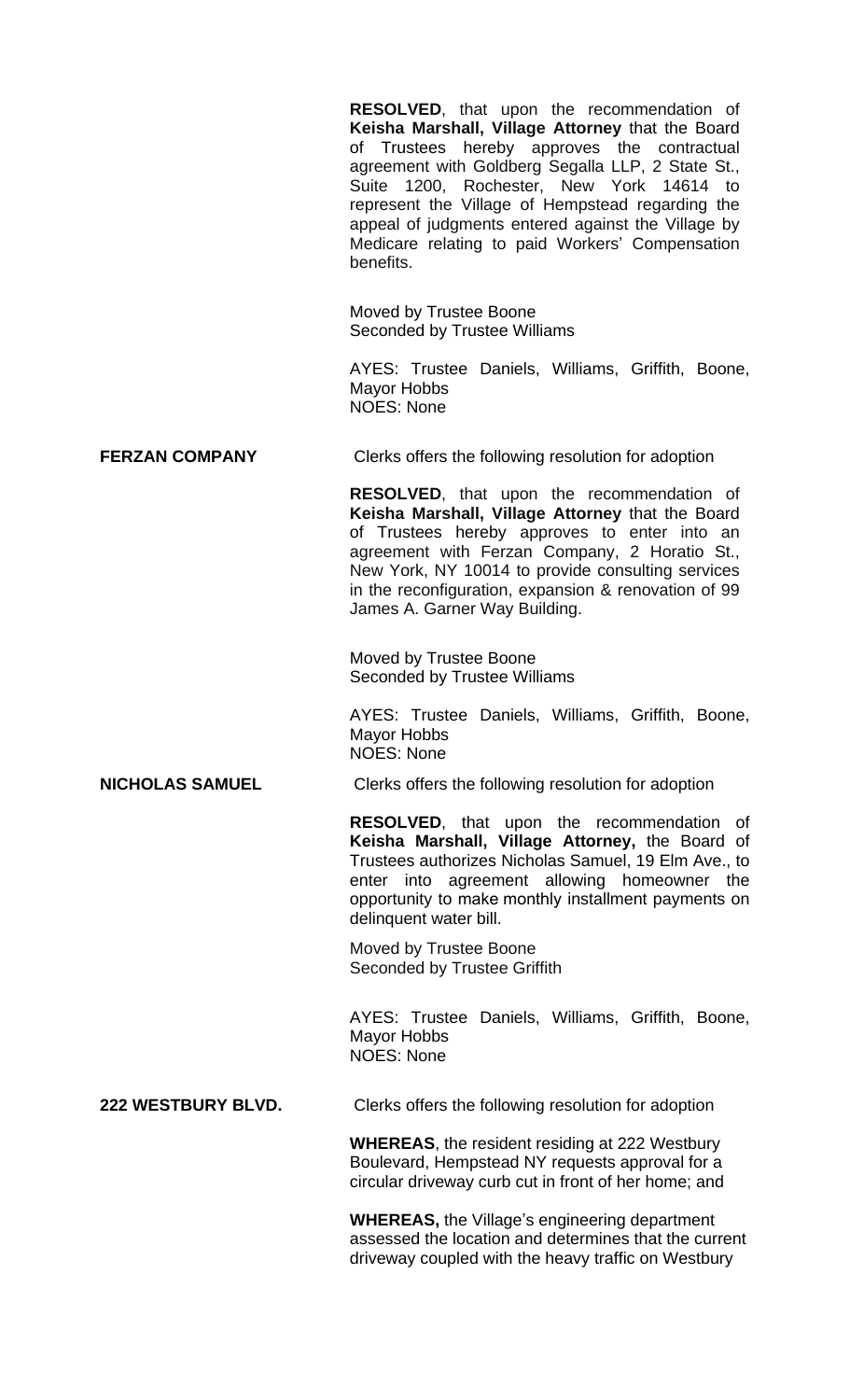Boulevard presents a safety concern when backing out of the driveway; and

# **NOW THEREFORE, BE IT RESOLVED,** that

pursuant to §116-21 of the Code of the Village of Hempstead, the Mayor and Board of Trustees hereby approve the request for a circular driveway at 222 Westbury Boulevard

Moved by Trustee Williams Seconded by Trustee Griffith

AYES: Trustee Daniels, Williams, Griffith, Boone, Mayor Hobbs

**ASSESSMENT FINALIZATION** Clerks offers the following resolution for adoption **2022/2023**

> Moved by Trustee Daniels that the **2022/2023** Assessment Roll be finalized with recommendations and/or adjustments, if any, as made by Assessor Lucas.

Seconded by Trustee Williams

AYES: Trustee Daniels, Williams, Griffith, Boone, Mayor Hobbs NOES: None

**RATIFICATION** Clerks offers the following resolution for adoption

The Board wish to ratify litigation matter discussed on February 16, 2022.

Moved by Trustee Griffith Seconded by Trustee Daniels

AYES: Trustee Daniels, Williams, Griffith, Boone, Mayor Hobbs NOES: None

**SCHEDULING**

**PUBLIC HEARING** Clerks offers the following resolution for adoption

**WHEREAS**, The Village Clerk denied the business License for business known as Los Amigos Deli Bodega Hispana Corp., 156-158 Main St., Hempstead, N.Y. 11550, pursuant to Section 86-5 of the Village Code.

**WHEREAS**, it has come to the Village's attention that Los Amigos Deli Bodega Hispana Corp. conducting business at 156-158 Main St., Hempstead, N.Y. 11550, appeals the Village Clerk's denial pursuant section 86-10 of the Village of Hempstead Code.

### **THE VILLAGE CLERK**

**HEREBY SCHEDULES** a public hearing to be held on the **1 st** day of **April 2022** at **6:15 p.m**. at Hempstead Village Hall, 99 James A. Garner Way, Hempstead, New York, to consider denial of the Business License application to Los Amigos Deli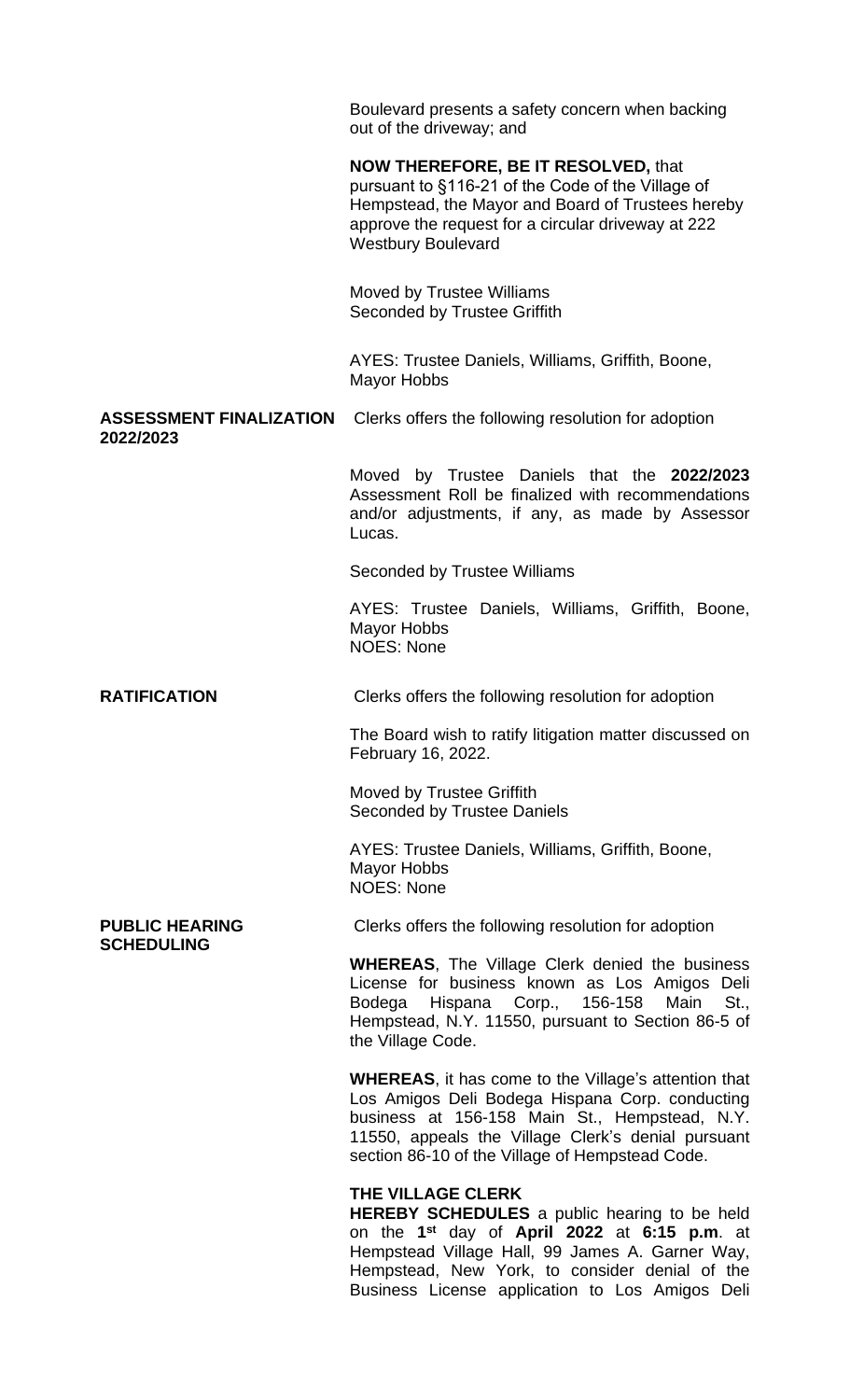Bodega Hispana Corp. by the Incorporated Village of Hempstead.

Moved by Trustee Boone Seconded by Trustee Williams

AYES: Trustee Daniels, Williams, Griffith, Boone, Mayor Hobbs NOES: None

#### **VOH SPECIAL ELECTION** Clerks offers the following resolution for adoption

**RESOLVED**, that upon the recommendation of **Patricia Perez, Village Clerk** that the Board of Trustees hereby approves to publish a list of the polling places to be used in the Village Election to be held in the Village of Hempstead on **March 15, 2022**, together with the hours during which said polls shall be open and the names and addresses of the candidates and offices they have been nominated for and the terms of office to be served.

Moved by Trustee Boone Seconded by Trustee Griffith

AYES: Trustee Daniels, Williams, Griffith, Boone, Mayor Hobbs NOES: None

**FIRE DEPT NEW MEMBERS** Clerks offers the following resolution for adoption

Moved by Trustee Boone that Kevin Calderon was accepted as member of the Hempstead Fire Department by the Hempstead Fire Department Board of Fire Commissioners.

Seconded by Trustee Williams

AYES: Trustee Daniels, Williams, Griffith, Boone, Mayor Hobbs NOES: None

**RESCHEDULING**

**BOT MEETING** Clerks offers the following resolution for adoption

**RESOLVED**, that upon the recommendation of Patricia Perez, **Village Clerk** that authorization by Board of Trustees is hereby granted for the regularly scheduled meeting of the Board of Trustees Village Board meeting on **Tuesday, March 15, 2022 at 6:30 p.m**., **be rescheduled** to **Wednesday, March 16, 2022** at **6:30 p.m**., so as not to conflict with Election Day.

Moved by Trustee Boone Seconded by Trustee Griffith

AYES: Trustee Daniels, Williams, Griffith, Boone, Mayor Hobbs NOES: None

**RUSSEL HARRIS** Clerks offers the following resolution for adoption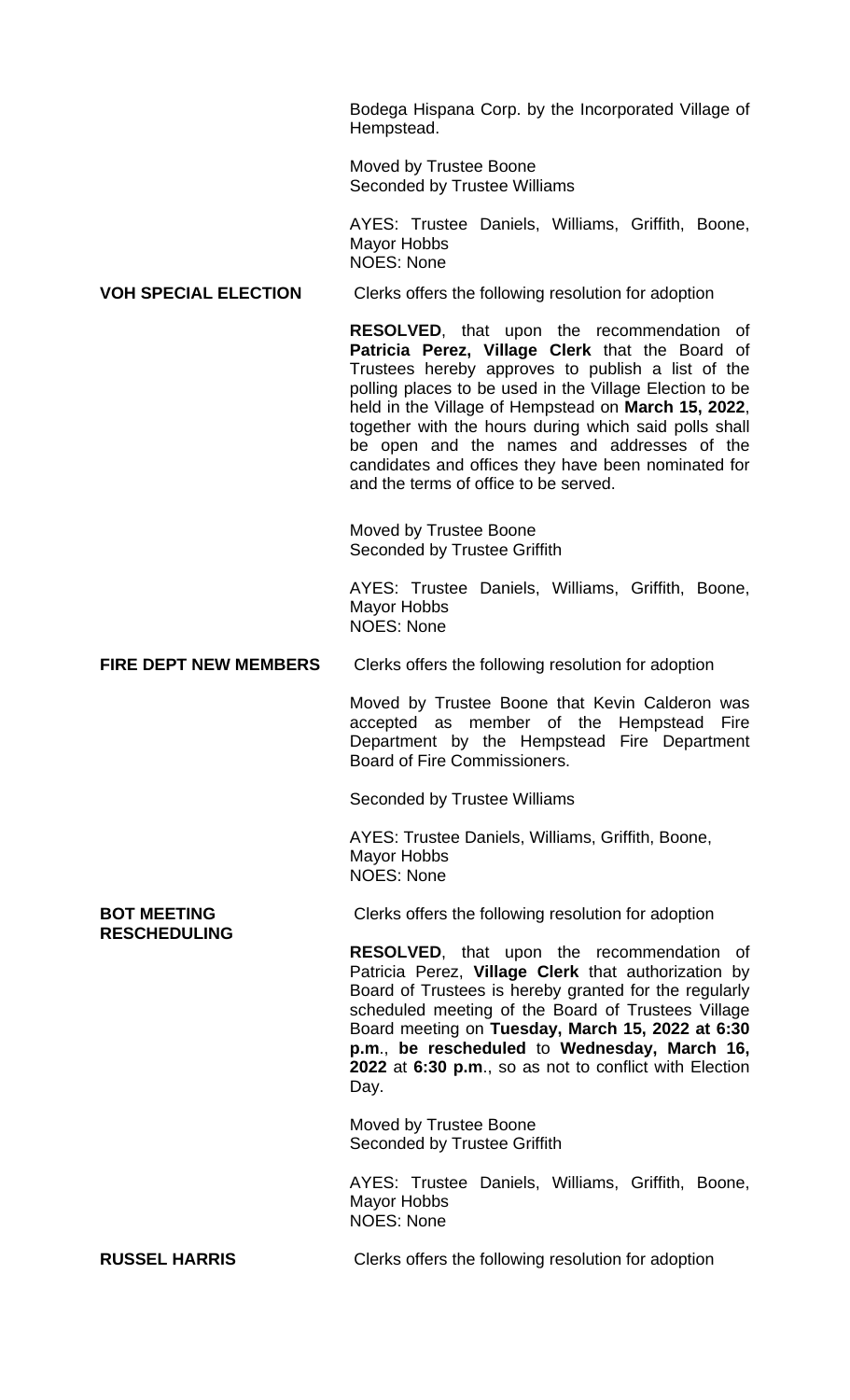**RESOLVED**, that upon the recommendation **Frank Germinaro**, **Director of Public** Works, the Mayor hereby appoint and/or approve the following to the position of Laborer-PT for the Incorporated Village of Hempstead.

| <b>Name</b><br><b>Russell Harris</b><br>(Salary Increase) | Department/Title/Grade<br><b>Public Works-Sanitation</b><br>Laborer-PT                                                                                                                                           | <b>Base Salary</b><br>\$17.00 hr<br>upon approval   |  |  |
|-----------------------------------------------------------|------------------------------------------------------------------------------------------------------------------------------------------------------------------------------------------------------------------|-----------------------------------------------------|--|--|
|                                                           | Moved by Trustee Boone<br><b>Seconded by Trustee Williams</b>                                                                                                                                                    |                                                     |  |  |
|                                                           | AYES: Trustee Daniels, Williams, Griffith, Boone,<br><b>Mayor Hobbs</b><br><b>NOES: None</b>                                                                                                                     |                                                     |  |  |
| <b>EUGENE ESTE</b>                                        | Clerks offers the following resolution for adoption                                                                                                                                                              |                                                     |  |  |
|                                                           | <b>RESOLVED, that upon the recommendation Chief</b><br>Johnson, Police Dept, the Mayor hereby appoint<br>and/or approve the following to the position of<br>Detective for the Incorporated Village of Hempstead. |                                                     |  |  |
| <b>Name</b><br>Eugene Este<br>(Title Change)              | <b>Department/Title/Grade</b><br>Police<br>Detective I                                                                                                                                                           | <b>Base salary</b><br>\$153,957 yr<br>upon approval |  |  |
|                                                           | Moved by Trustee Boone<br>Seconded by Trustee Griffith                                                                                                                                                           |                                                     |  |  |
|                                                           | AYES: Trustee Daniels, Williams, Griffith, Boone,<br><b>Mayor Hobbs</b><br><b>NOES: None</b>                                                                                                                     |                                                     |  |  |
| <b>MARK WILLIAMS</b>                                      |                                                                                                                                                                                                                  | Clerks offers the following resolution for adoption |  |  |
|                                                           | <b>RESOLVED, that upon the recommendation Chief</b><br>Johnson, Police Dept, the Mayor hereby appoint<br>and/or approve the following to the position of<br>Detective for the Incorporated Village of Hempstead. |                                                     |  |  |
| <b>Name</b><br><b>Mark Williams</b><br>(Title Change)     | Department/Title/Grade<br>Police<br>Detective I                                                                                                                                                                  | <b>Base salary</b><br>\$153,732 yr<br>upon approval |  |  |
|                                                           | <b>Moved by Trustee Daniels</b><br>Seconded by Trustee Boone                                                                                                                                                     |                                                     |  |  |
|                                                           | AYES: Trustee Daniels, Williams, Griffith, Boone,<br><b>Mayor Hobbs</b><br><b>NOES: None</b>                                                                                                                     |                                                     |  |  |
| <b>DANIEL LARKIN</b>                                      | Clerks offers the following resolution for adoption                                                                                                                                                              |                                                     |  |  |
|                                                           | <b>RESOLVED, that upon the recommendation Chief</b><br>Johnson, Police Dept, the Mayor hereby appoint                                                                                                            |                                                     |  |  |